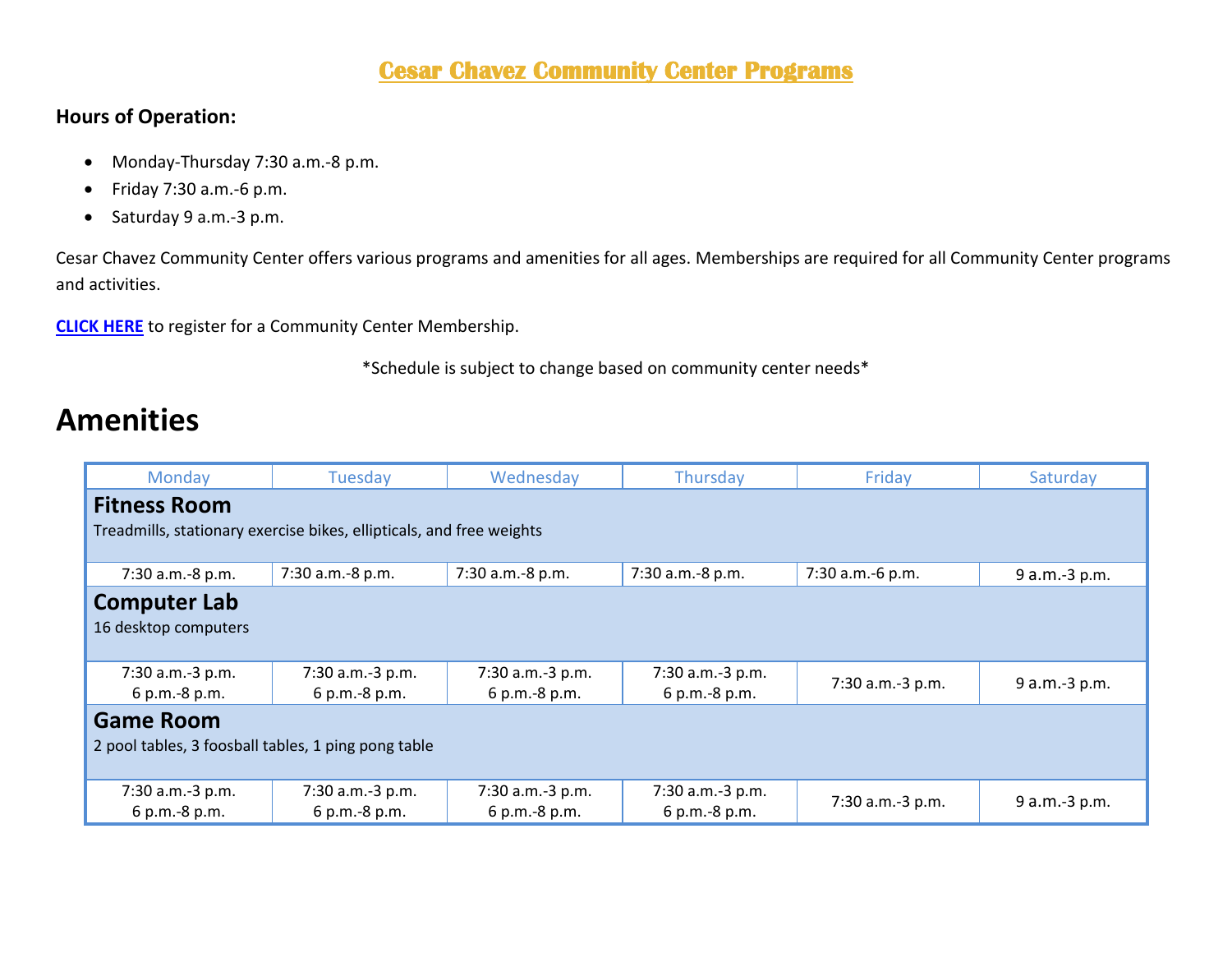## **Basketball Gymnasium Hours**

| Monday                                                              | Tuesday                                                             | Wednesday                                                           | Thursday                                                            | Friday                                                              | Saturday                                |  |  |
|---------------------------------------------------------------------|---------------------------------------------------------------------|---------------------------------------------------------------------|---------------------------------------------------------------------|---------------------------------------------------------------------|-----------------------------------------|--|--|
| <b>Morning</b>                                                      |                                                                     |                                                                     |                                                                     |                                                                     |                                         |  |  |
| <b>Open Basketball</b><br>8 a.m.-3 p.m.                             | <b>Open Basketball</b><br>8 a.m.-3 p.m.                             | <b>Open Basketball</b><br>8 a.m.-3 p.m.                             | <b>Open Basketball</b><br>8 a.m.-3 p.m.                             | <b>Open Basketball</b><br>8 a.m.-3 p.m.                             | <b>Open Basketball</b><br>9 a.m.-3 p.m. |  |  |
| <b>Afternoon</b>                                                    |                                                                     |                                                                     |                                                                     |                                                                     |                                         |  |  |
| <b>Closed for After</b><br><b>School Program</b><br>3 p.m. - 6 p.m. | <b>Closed for After</b><br><b>School Program</b><br>3 p.m. - 6 p.m. | <b>Closed for After</b><br><b>School Program</b><br>3 p.m. - 6 p.m. | <b>Closed for After</b><br><b>School Program</b><br>$3 p.m.-6 p.m.$ | <b>Closed for After</b><br><b>School Program</b><br>3 p.m. - 6 p.m. | <b>Open Basketball</b><br>9 a.m.-3 p.m. |  |  |
| <b>Evening</b>                                                      |                                                                     |                                                                     |                                                                     |                                                                     |                                         |  |  |
| <b>Open Basketball</b><br>6 p.m.-8 p.m.                             | <b>Open Basketball</b><br>6 p.m.-8 p.m.                             | <b>Open Basketball</b><br>6 p.m.-8 p.m.                             | <b>Open Basketball</b><br>6 p.m.-8 p.m.                             | <b>Open Basketball</b><br>6 p.m.-8 p.m.                             | N/A                                     |  |  |

# **Adult Programs**

| Monday                                          | Tuesdav                                  | Wednesday         | <b>Thursday</b>                            | Friday              | Saturday |  |
|-------------------------------------------------|------------------------------------------|-------------------|--------------------------------------------|---------------------|----------|--|
| <b>Pickleball</b><br>Set to start on October 11 |                                          |                   |                                            |                     |          |  |
| 8:30 a.m.-11 a.m.                               | 8:30 a.m.-11 a.m.<br>5:30 p.m.-7:30 p.m. | 8:30 a.m.-11 a.m. | $8:30$ a.m.-11 a.m.<br>5:30 p.m.-7:30 p.m. | $8:30$ a.m.-11 a.m. |          |  |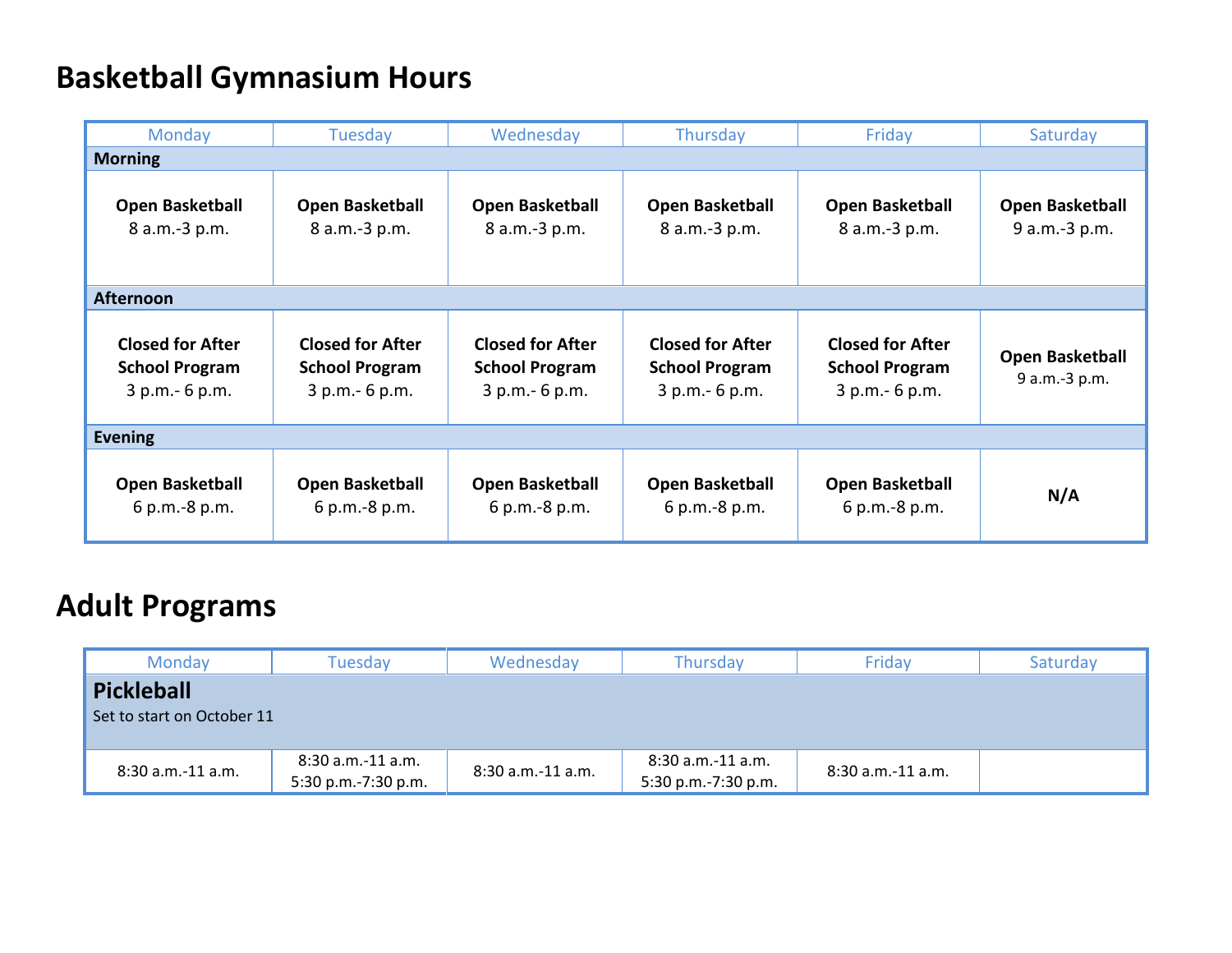## **Youth Programs**

| Monday                                                                                                                            | Wednesday<br><b>Tuesdav</b> |               | <b>Thursday</b> | Friday        |  |  |
|-----------------------------------------------------------------------------------------------------------------------------------|-----------------------------|---------------|-----------------|---------------|--|--|
| <b>After School Program</b>                                                                                                       |                             |               |                 |               |  |  |
| Cesar Chavez transports children from Emerson Elementary School. Youth program includes: game room, computer lab, gym activities, |                             |               |                 |               |  |  |
|                                                                                                                                   |                             |               |                 |               |  |  |
| $3 p.m.-6 p.m.$                                                                                                                   | 3 p.m.-6 p.m.               | 3 p.m.-6 p.m. | 3 p.m.-6 p.m.   | 3 p.m.-6 p.m. |  |  |

### **Senior Programs**

| Monday                                                                                                             | Tuesdav<br>Wednesday |                 | Thursdav          | Fridav          |  |  |
|--------------------------------------------------------------------------------------------------------------------|----------------------|-----------------|-------------------|-----------------|--|--|
| <b>Senior Mealsite</b>                                                                                             |                      |                 |                   |                 |  |  |
| Must reserve meal before noon the previous day. Call Front Desk. Meal program is set to start on September 7, 2021 |                      |                 |                   |                 |  |  |
|                                                                                                                    |                      |                 |                   |                 |  |  |
| 11 $a.m.-12 p.m.$                                                                                                  | 11 a.m.-12 p.m.      | 11 a.m.-12 p.m. | 11 $a.m.-12 p.m.$ | 11 a.m.-12 p.m. |  |  |

#### **All Age Programs**

| <b>Monday</b>       | Tuesdav                            | Wednesday | Thursday | Friday        | Saturday |  |
|---------------------|------------------------------------|-----------|----------|---------------|----------|--|
| <b>Merry Makers</b> |                                    |           |          |               |          |  |
|                     | Set to start on September 10, 2021 |           |          |               |          |  |
|                     |                                    |           |          |               |          |  |
|                     |                                    |           |          | 6 p.m.-9 p.m. |          |  |